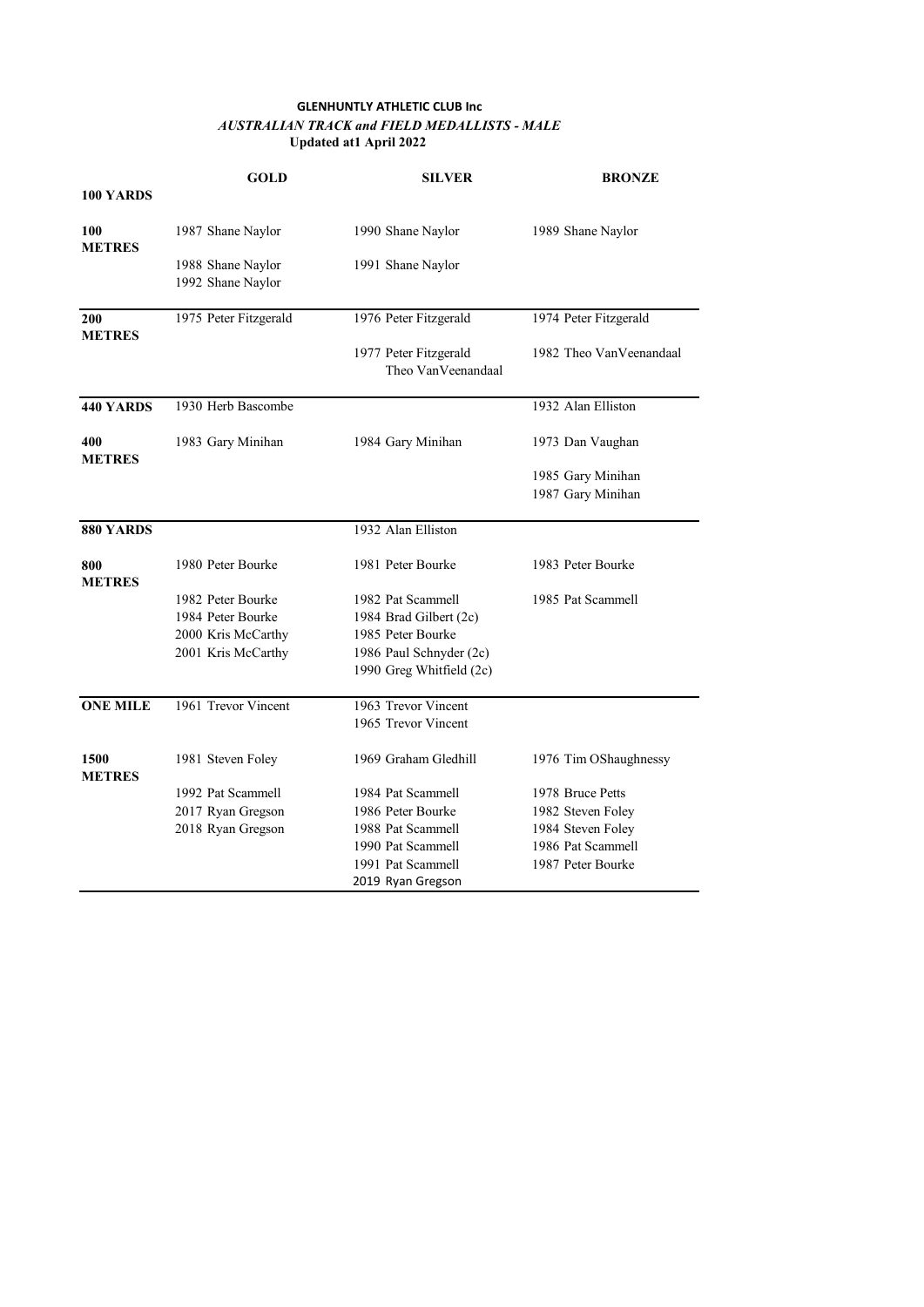| 3000<br><b>METRES</b>          | 1961 Trevor Vincent                             | 1958 Trevor Vincent                        | 1959 Trevor Vincent                         |
|--------------------------------|-------------------------------------------------|--------------------------------------------|---------------------------------------------|
| <b>STEEPLEC</b><br><b>HASE</b> | 1962 Trevor Vincent                             | 1963 Trevor Vincent                        | 1987 Rob Gilfillan                          |
|                                | 1964 Trevor Vincent                             | 1980 Rob Gilfillan                         | 1991 Anthony Neal (2c)                      |
|                                | 1965 Trevor Vincent                             | 1985 Pat Kaufman                           | 1994 Anthony Hill (2c)                      |
|                                | 1975 Bob Walczak                                |                                            |                                             |
|                                | 1992 Shaun Creighton (2c)                       |                                            |                                             |
|                                | 1993 Shaun Creighton (2c)                       |                                            |                                             |
|                                | <b>GOLD</b>                                     | <b>SILVER</b>                              | <b>BRONZE</b>                               |
| <b>THREE</b><br>MILE           | 1963 Trevor Vincent                             |                                            | 1964 Ron Clarke                             |
|                                | 1965 Ron Clarke                                 |                                            |                                             |
| 5000<br><b>METRES</b>          | 1966 Ron Clarke                                 | 1966 John Coyle                            | 1967 Tony Benson                            |
|                                | 1967 Ron Clarke                                 | 1981 Rob Decastella                        | 1970 Ron Clarke                             |
|                                | 1968 Ron Clarke                                 | 1993 Julian Paynter                        | 1980 Dave Chettle                           |
|                                | 1969 Ron Clarke                                 | 1995 Julian Paynter                        | 1984 Steve Monaghetti (2c)                  |
|                                | 1975 Andy Hill                                  |                                            | 1986 Joe Murphy                             |
|                                | 1984 Steven Foley                               |                                            | 1992 Peter ODonoghue                        |
|                                | 1994 Julian Paynter                             |                                            |                                             |
|                                | 1995 Shaun Creighton(2c)<br>1997 Julian Paynter |                                            |                                             |
|                                | 2000 Michael Power                              |                                            |                                             |
| <b>SIX MILE</b>                | 1963 Tony Cook                                  |                                            | 1959 Tony Cook                              |
|                                | 1964 Tony Cook                                  |                                            | 1960 Dave Stephens                          |
|                                |                                                 |                                            | 1961 Tony Cook                              |
|                                |                                                 |                                            | 1962 Tony Cook                              |
|                                |                                                 |                                            | 1964 Dean Thackeray                         |
|                                |                                                 |                                            | 1965 Tony Cook                              |
| 10000<br><b>METRES</b>         | 1966 Ron Clarke                                 | 1966 Tony Cook                             | 1967 John Coyle                             |
|                                | 1969 Ron Clarke                                 | 1976 Chris Wardlaw                         | 1975 Andy Hill                              |
|                                | 1970 Ron Clarke                                 | 1986 Steve Monaghetti (2c)                 | 1978 Dave Chettle                           |
|                                | 1972 Terry Harrison                             |                                            | 1986 Adam Hoyle                             |
|                                | 1975 Chris Wardlaw                              |                                            |                                             |
|                                | 1986 Rob Decastella (2c)                        |                                            |                                             |
|                                | 1997 Julian Paynter                             |                                            |                                             |
| 110                            | 1975 Max Binnington                             | 1974 Max Binnington                        | 1972 Max Binnington                         |
| <b>METRES</b>                  |                                                 |                                            |                                             |
|                                |                                                 |                                            |                                             |
| <b>HURDLES</b>                 | 1979 Max Binnington                             | 1975 Vin Plant                             | 1973 Max Binnington                         |
|                                | 1981 Max Binnington<br>1982 Max Binnington      | 1976 Max Binnington<br>1980 Max Binnington | 1978 Max Binnington<br>1987 Neil McGillvray |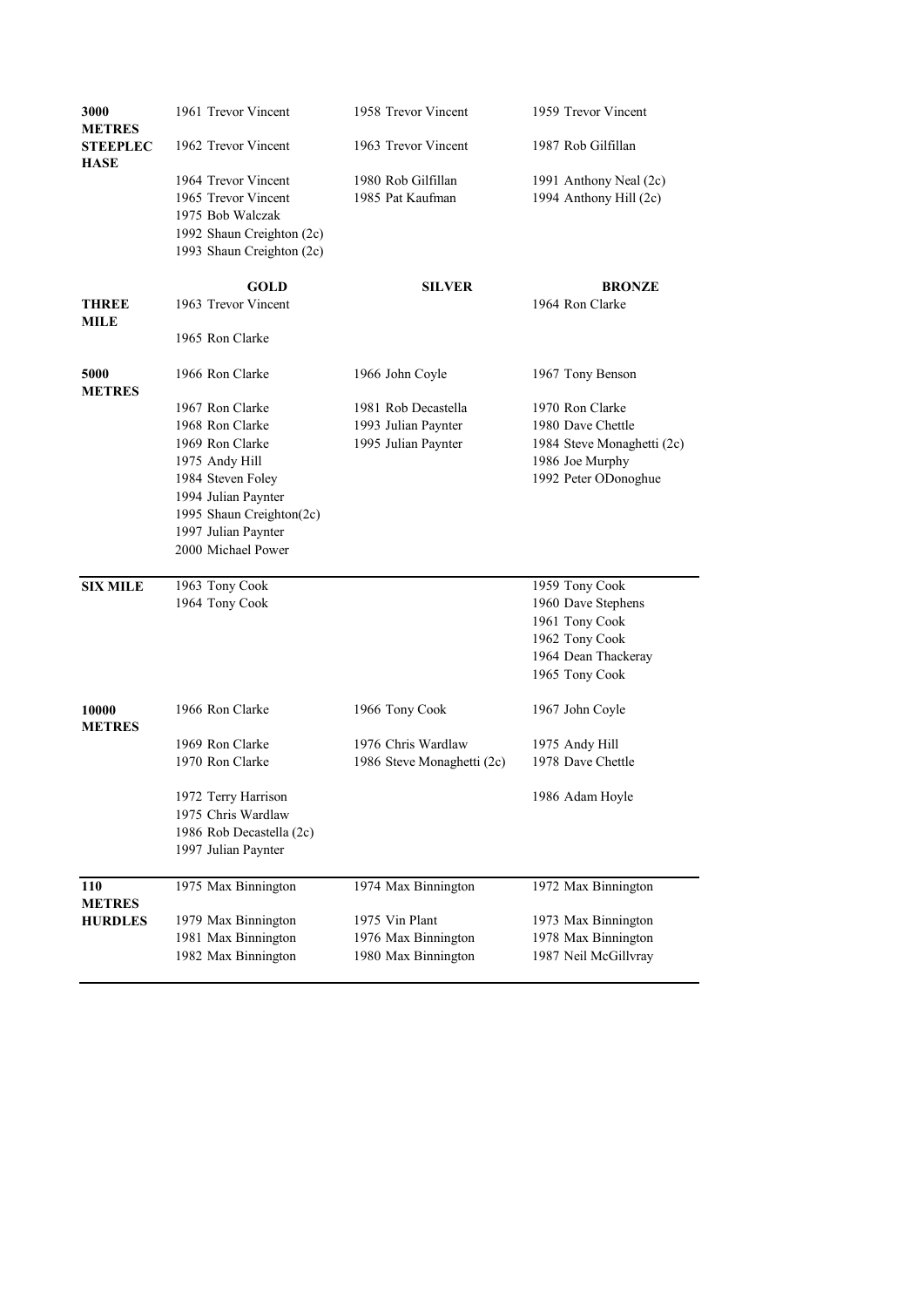| 440 YD                                                     |                                            | 1930 Alan Elliston     |                       |
|------------------------------------------------------------|--------------------------------------------|------------------------|-----------------------|
| <b>HURDLES</b><br>400                                      | 1975 Max Binnington                        | 1985 Dale Horrobin     |                       |
| <b>METRES</b>                                              |                                            |                        |                       |
| <b>HURDLES</b>                                             | 1984 Dale Horrobin                         | 1986 Dale Horrobin     |                       |
|                                                            | 1991 Rohan Robinson                        | 1994 Rohan Robinson    |                       |
|                                                            | 1992 Rohan Robinson                        | 1999 Rohan Robinson    |                       |
|                                                            | 1993 Rohan Robinson                        | 2019 Luke Major        |                       |
|                                                            | 1996 Rohan Robinson                        |                        |                       |
|                                                            | 1997 Rohan Robinson                        |                        |                       |
|                                                            | 1998 Rohan Robinson<br>2000 Rohan Robinson |                        |                       |
|                                                            | 2021 Chris Douglas                         |                        |                       |
|                                                            |                                            |                        |                       |
|                                                            | <b>GOLD</b>                                | <b>SILVER</b>          | <b>BRONZE</b>         |
| <b>SHOT PUT</b>                                            | 1979 Ray Rigby                             | 1981 Ray Rigby (2c)    | 1980 Ray Rigby (2c)   |
|                                                            | 1983 Ray Rigby                             | 1982 Ray Rigby         |                       |
|                                                            | 1984 Ray Rigby                             |                        |                       |
| <b>DISCUS</b>                                              | 1982 Vlad Slavnic                          | 1983 Vlad Slavnic      |                       |
| <b>HAMMER</b>                                              |                                            | 1979 Andy Pollock      |                       |
|                                                            |                                            | 1992 Peter Baxevanis   |                       |
| <b>DECATHL</b>                                             |                                            | 1986 Peter Fossey (2c) |                       |
| <b>ON</b>                                                  |                                            |                        |                       |
| <b>POLE</b><br><b>VAULT</b>                                | 1984 Rob Chisholm                          | 1983 Rob Chisholm      |                       |
|                                                            |                                            |                        |                       |
| <b>JAVELIN</b>                                             |                                            |                        | 1922 Alf Hunt         |
|                                                            |                                            |                        | 2000 Andrew Martin    |
| <b>LONG</b>                                                |                                            |                        | 1968 Philip May       |
| <b>JUMP</b>                                                |                                            |                        | 2000 Nabil Adamou     |
|                                                            |                                            |                        |                       |
|                                                            |                                            |                        |                       |
|                                                            | 1968 Philip May                            |                        | 1974 Philip Wood      |
|                                                            | 1965 Lawrie Peckham                        | 1964 Lawrie Peckham    | 1962 Lawrie Peckham   |
|                                                            |                                            |                        |                       |
|                                                            | 1966 Lawrie Peckham                        | 1968 Lawrie Peckham    | 1963 Lawrie Peckham   |
|                                                            | 1967 Lawrie Peckham                        | 1984 John Knight (2c)  | 1990 Tim Forsyth (2c) |
|                                                            | 1969 Lawrie Peckham                        | 1996 Tim Forsyth       |                       |
|                                                            | 1970 Lawrie Peckham                        |                        |                       |
|                                                            | 1971 Lawrie Peckham                        |                        |                       |
|                                                            | 1972 Lawrie Peckham                        |                        |                       |
| <b>TRIPLE</b><br><b>JUMP</b><br><b>HIGH</b><br><b>JUMP</b> | 1973 Lawrie Peckham                        |                        |                       |
|                                                            | 1974 Lawrie Peckham                        |                        |                       |
|                                                            | 1975 Lawrie Peckham                        |                        |                       |
|                                                            | 1991 Tim Forsyth (2c)                      |                        |                       |
|                                                            | 1992 Tim Forsyth                           |                        |                       |
|                                                            | 1993 Tim Forsyth                           |                        |                       |
|                                                            | 1994 Tim Forsyth<br>1997 Tim Forsyth       |                        |                       |